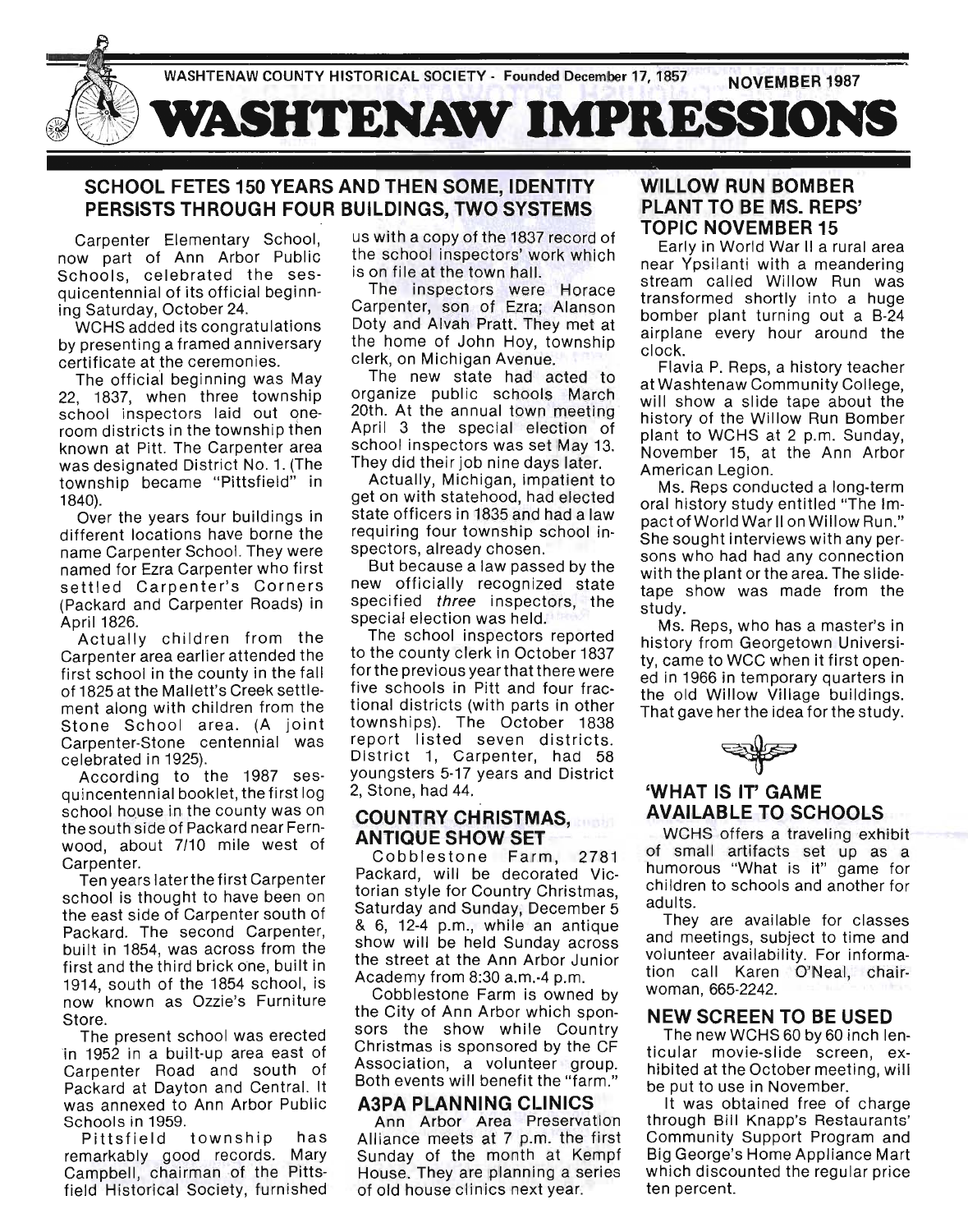# **SOUTHEAST MICHIGAN WHERE TONQUISH, POTOWATOMIS USED TO ROAM**

Michigan is celebrating its sesquicentennial as a state this year but there was a lot of history here before the event of January 26, 1837, Helen Gilbert, Plymouth author of Tonquish Tales pointed out to the OctoberWCHS audience.

"Let's go back to the Huron River and Ann Arbor in 1673. In canoes, passing along the river on the way back from a trip to as far as Cahokia (Illinois, near St. Louis, Missouri) we see La Salle and Fr. Hennepin.

"We know they were cruisin'g along there because Fr. Hennepin spoke of the old secret Indian well that's still there today.

"I was privileged to waIk the campus of Concordia College with several Concordia teachers and it was pointed out to me that this was the place where La Salle probably landed because, if he wanted fresh water, he would probably get it from the Indian spring here.

"We walked to the brink of the Huron River and looked down in the hollows and that spring is still flowing.

"We know from the records of the old settlers that the John Geddes farm, across the river from Concordia and from which Geddes Road took its name, was a center of Indian gathering places from time immemorial.

"Did you know that on Dixboro Road near the former Edison plant (at the dam), Professor (Wilbert B.) Hindsdale and a group of U-M anthropologists explored the mound that was there. That mound was oneof many scattered along the Huron River.

"I was told by the professors at Concordia College that there were mounds on the grounds in the old days.

"I knew there was an old Indian civilization here in theory but I didn't come to realize it clearly until I was called to a digging in Plymouth on Ann Arbor Trail, across from Plymouth Township Park.

"Ann Arbor Trail is the old trail to the Ann Arbor mounds used by the Indians over and over.

"We called the University of Michigan on this discovery. Professor (John M.) O'Shea and a crew from the anthropology department



came and worked there all one day. They found seven heads. It was a bundle burial typical of ancient Indian rituals.

"I was there when the heads were taken out of the ground. I have read a lot about the Indians along the Huron River and in this Ann Arbor-Plymouth-Canton area but to actually see those people being dug  $up$  - it was amazing.

"In Tonquish Tales, Volume 2, there are pictures at the dig, she said, "and you have my story of it which is a speculation."

"Really, we do not know because we're dealing with people who had no written language. They didn't leave us any papers to tell us what happened. I am not an Indian. I'm a Scottish-Irish-Danish-Dutch AII-American miscellaneous girl.

"I stand before you as someone who is exploring, a learner, not so much as a teacher. If I had stood before my journalism classes with as little knowledge of the real Indians as I do standing here before you, the class would have said, 'We're sorry. Go back to school.'

"Did you know that in this area the old Indians were Algonquin? They include Chippewa or Ojibwa which is the same thing  $-$  Chippewa to the English, Ojibwa to the French-Ottawa and Potowatomi. Algonquin is a language group. Theycould understand each other's dialects.

"There were many Potowatomis is this area and in the old days, Hurons, who were not Algonquin. The river here is named for an Iroquoisan tribe who were driven here by fierce fighting of the Seneca, Tuscarora and other New York Indians.

"We have in the Indian race a mixture. Not all Potowatomis. for ex-

ample, are all Potowatomi. They think there's a great mixture of Chippewa in them.

"In Volume 1 we have a lovely picture that is supposed to represent Chief Tonquish. There really is no po

picture of Chief Tonquish, his portrait was never painted.

"But the young lady who did this (Michele Gauthier of St. Jose Michigan) was very careful to get a living Chippewa in Detroit who had all the earmarks of the old Chips in facial features and appearance.

"People have asked me, 'Why do you write about Indians if you are<br>not Indian?'

"I have lived on the banks of Tonqu ish Creek for70years. 1 have lived history for the past seven years and I know that there's a lot there of interest to all of us.

"Indians are fascinating, hard to get to know. The last reservation in this area is out near Athens (south of Battle Creek). I'm talking about official reservations. The Chips have a great reservation up near Saginaw.

"The Athens reservation has dwindled down to about 125 acres. I have been over there to visit them. Its a difficult situation for them. I have never seen anything so pitiful in my life as the remnant of those Potowatomi-Chippewas living in hovels there. .

"We feel that the Ann Arbor area was a place where the Indians moved through. In the old days, you know, the river was the road and there were trails through the forest-the old Sauk Trail, the Potowatomi Trail, the trail that went to Saginaw or Saukin-aw and the Grand River Trail. Even the white settlers had to rely on the trails through a dense forest.

Many of you know Plymouth, so you are aware there's a Tonquish Creek, Tonquish Plain, Tonquish Manor retirement home and a Tonquish Lodge.

"In 1819 one of the settlers along the Rouge River near the fort in Dearborn, Alanson Thomas ,recognized the neighborhood chief, old Chief Tonquish or Toga as he was commonly known, pushing his way in to his cabin and demanding firewater."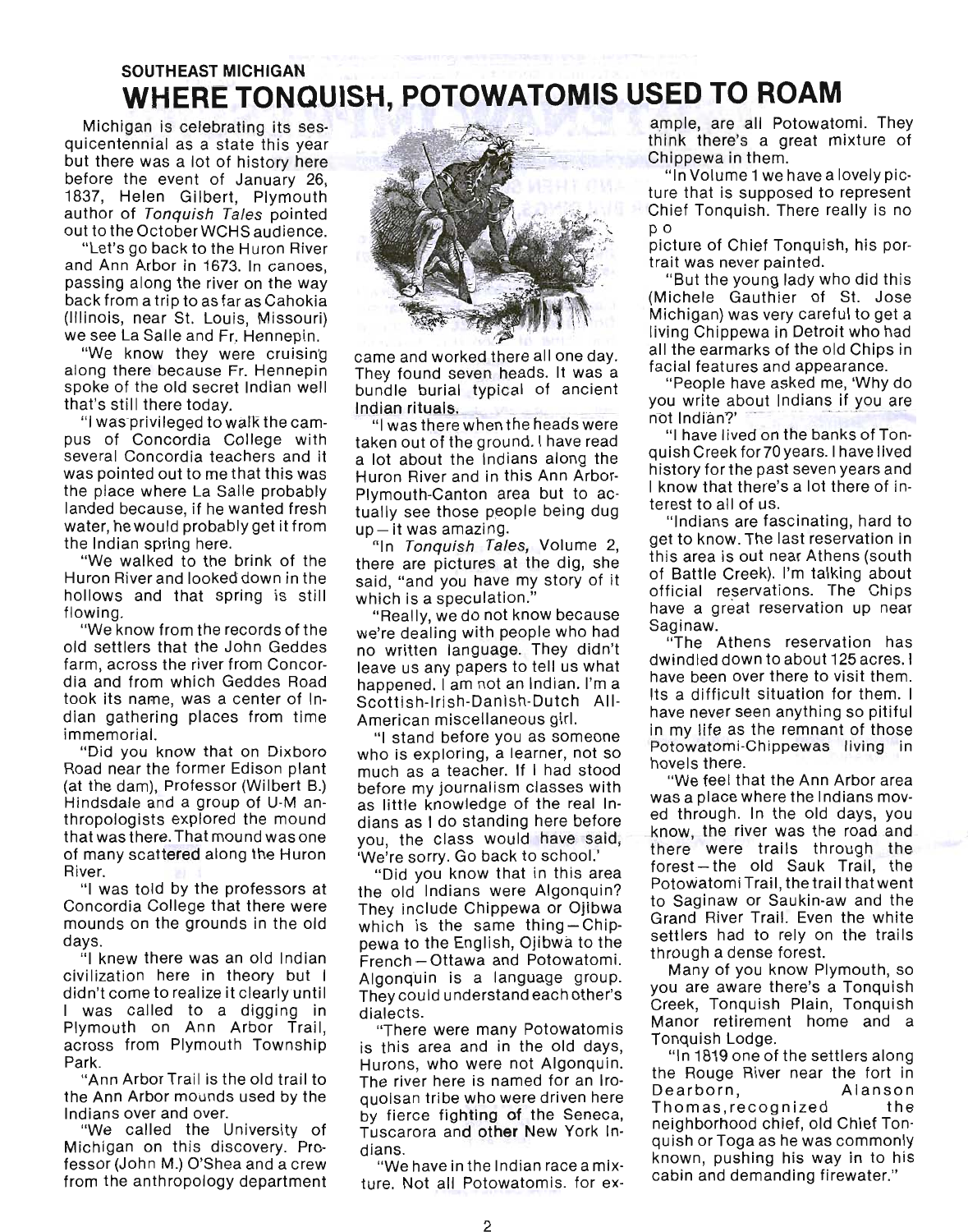Thomas ordered him out. This enraged Toga and he sprang at Thomas as if to kill him. With one blow Thomas knocked him senseless.

In the band of Indians who witnessed it, only the chief's only son, Toga, assisted his father and threatened Thomas, "Bimby you be dead. Bimby, Thomas dead."

"Although the Thomases lived in fear for a decade, Toga and his clan never bothered them again," she wrote.

"This is not a made-up story unless the memory of the old fellow writing for the Michigan Pioneer and Historical Collections years ago was not perfect. He may have been exaggerating a bit, but in this book, when I exaggerate or tell you something that may not be perfectly honest, I am careful to say 'Let us imagine.' or 'Let us assume' or 'perhaps'.

"A friend of mine said, 'Helen, how do you face the fact that all of your lies are engraved in the Library of Congress?'

"I said,.my dear, I tell the truth as I see it, as I researched it.

Another day, in the fall of 1819, Tonquish, his son and some others were out foraging for food. A Mrs. Sargent was a great bread baker and the aroma of her fresh-baked bread wafted over the Rouge River to their canoe, she said.

"Quickly beaching their canoes near the Sargents they rushed into the cabin, appropriated all the bread and quickly left."

Mr. Sargent returned home as they were leaving, and plunged into the stream and retrieved some of the loaves. "Just as he crossed the threshold of his little home, Toga's son shot him dead."

"It was not at all unusual for Indians to forage for food like that in those days. Of course the settlers were terrified.

"I remember my grandmother who was a pioneer in Oakland County telling my mother of the Indians who came out along the old Grand Rapids trail.

"My grandparents were millers on the west shore of Kent Lake. Their name was Stephenson and the Stephenson Mill seemed to be a gathering place for these people about twice a year.

"And these Indians were aggressive and dangerous and, believe me, the Stephenson's fed them and fed them quite well according to the story I have.

"Of course you know the old Grand River Trail was used by the Indians in the old days when they would take their furs down to barter at the fort in Detroit where, as you know, in 1701 Cadillac arrived. From then on fur collecting and selling was a major industry.

After the above incidents, the militia from Grosse lie came with their ponies and guns and made an end to old Tonquish, she said. It took place near Nankin Mills.



"This story is well authenticated, although in the Michigan Pioneer and History Collections there are three versions of the death of Tonquish. I have selected the one that was also the one selected by the history commission of Lansing as being most authentic.

"If you go out Wayne Road just south of the end of Joy Road there is a state historic marker about Chief Tonquish.

"Tonquish's land began along Grand River Road at the end of Orchard Lake Road and ran as far south as Palmer Street in Detroit and as far west as Sheldon according to the Treaty of 1809 signed by him.

"He was granted exclusive hunting rights in this large territory. Of course these treaties had little meaning to Indians because they had no concept whatever of ownership in the white man's sense. It was more of a sharing.

"Tonquish himself signed at least three different treaties so we know he was doing it in a lighthearted way. He probably thought here's where I get some more firewater. Here's where I smoke the pipe with these people and maybe they will leave me alone for another year.

She said Professor Hinsdale wrote a couple of the best books ever published about Michigan Indians, Archeological Atlas of Michigan, 1931, and The First People of Michigan, 1938.

She read a selection from Volume I about the old shaman (medicine man) of the Tonquish:

Alone on his tired, little Indian pony, limping along Pontiac's ancient trail (the old Pontiac Trail that runs into Ann Arbor), the last shaman (medicine man) of the Tonquish Potowatomi pondered his plight.

Yesterday a paleface governor of this territory had tried to buy the shaman's influence; tried to force him to direct his people's thoughts toward a new land in the far west. (This was done over and over again, so I'm safe in saying he was a Tonquish shaman, because, of course, they had contact with the shaman and, of course, they were being influenced.) The paleface had threatened much and promised little, and the old shaman was greatly worn by the pressure of his own conflicting thoughts.

"Near the intersection of Grand River Trail and the path to Silver Lake, not far from the old Stephenson Mill at Kent Lake, an area known today as New Hudson, he turned his pony eastward toward the white settlements. He wanted to see what had happened to his old stamping ground along the Middle Rouge.

The shaman had heard of many changes there. Other duties had kept him away from Tonquish Plain for almost six months. Now, in December 1819, he was responding tothe call of Toga's people to install their new chief.

"And I describe the ceremony of the installation."

In answer to a question, she agreed that the local Indians were partly farmers as well as hunter's and trappers, but they didn't farm as we know farming and they were wanderers.

The women did the farm work and they weren't very scientific. As long as the ground was fertile, they could plant their corn and squash and beans in little garden patches.

All would go out on a winter hunt except a few old squaws and old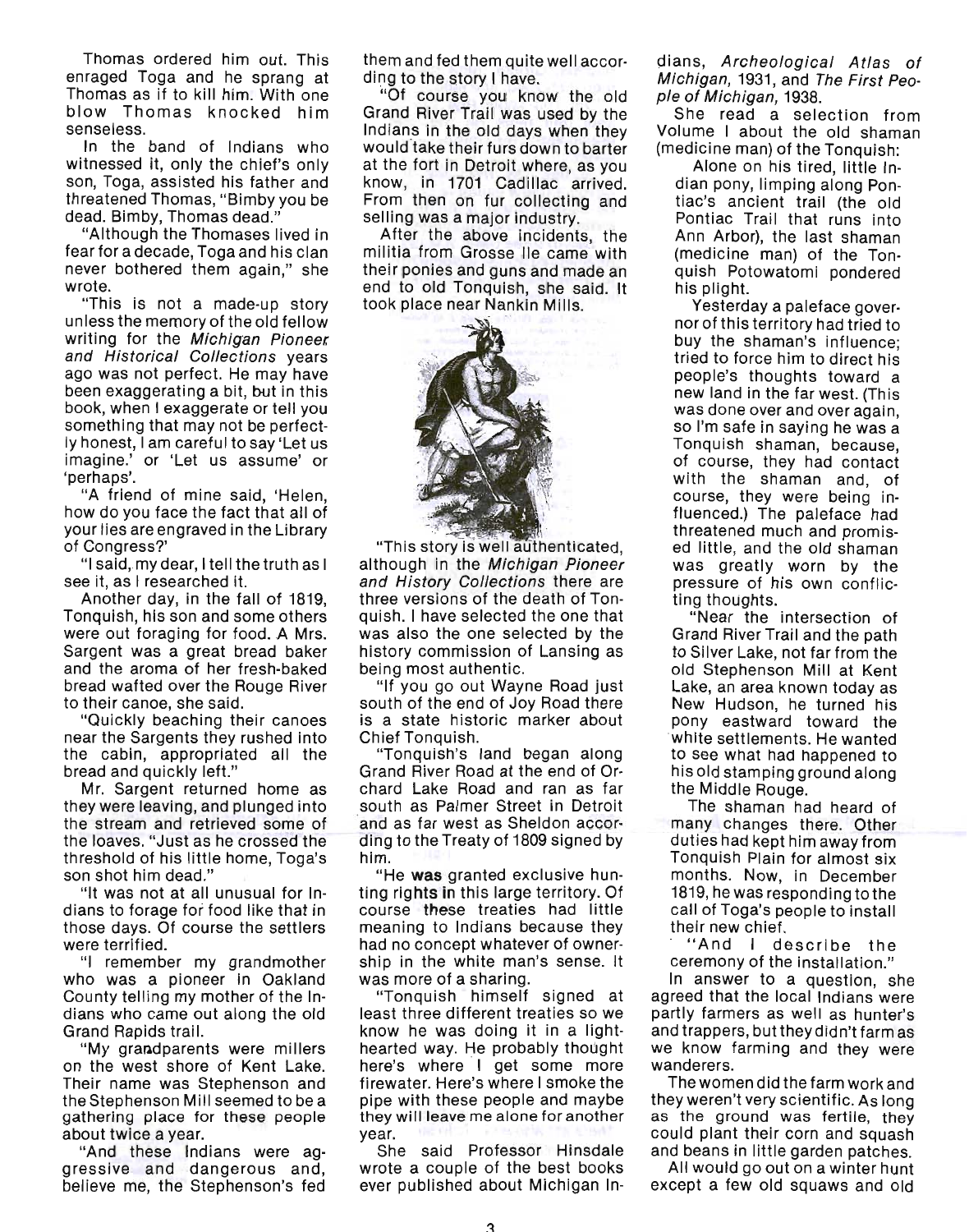men who couldn't travel and they would tend the place.

In the western part of the state, they have flown over land and mapped it and they have seen acre after acre of old Indian farm ground patterns. They have also seen evidence of a complicated irrigation system they brought in from the St. Joseph River.



Heloise Dunstan said there were Indian mounds in Webster township. Miss Gilbert said that there are three or four mounds along the Huron River near Concordia College. There are mounds at Grand Rapids and a small museum showing things from some of the

mounds. Others there have never been disturbed, she said.

"Did you know that the Rouge steel mill rests on the greatest mound along the Detroit River? she asked.

"Across the river the Indians played a game called la crosse. To the Indians it was a life and death matter. They would sometimes play for two to three days. It was part of the Shaman prayer in some tribes to go, after death, to where they could play la crosse."

Tonquish Tales, Volumes 1 and 2, by Helen Frances<br>Githert are available in local bookstores or from Pilgrim Heritage Press, P.O. Box 473, Plymousth, Michigan 48170. Volume 1 is subtitled "A story of early d'Etrolt, pioneers and<br>Michigan Indians." Volume 2 is subtitled "A story of the struggle for d'Etrolt and the Ohio Valley."

# 前折断断断

#### **HOW TO JOIN WCHS**

Send name, address and phone number with check or money order payable to Washtenaw County Historical Society to Pauline Walters, 2200 Fuller Road, 8·1202, Ann Arbor, MI 48105. Information: 663-2379 evenings/weekends.

Annual dues are \$8 for individuals, \$15 a couple. Senior individual (60) dues are \$6, or \$11 a senior couple. Sustaining dues are \$50, commercial \$25 and student \$2. Only one of a couple need be 60 to qualify for senior membership status.

#### **DR. HINSDALE'S MICHIGAN ARCHEOLOGY ATLAS MAPS INDIAN SITES, NOTES FINDS IN LOCAL MOUNDS**

the Archeological Atlas of township line. Michigan, 1931, that some Indian Dr. Hinsdale noted that impormounds in Ann Arbor township tant trails traversed the county and overlooked the river from a high that once the Wyandots (Hurons) bank. had a village at Ypsilanti.

An adult male skeleton was ex-<br>From a larger map in The Indians humed from one along with two of Washtenaw County, Michigan, pieces of pottery of the Algonquin 1927, by Dr. Hinsdale, some of the type and numerous artifacts in- sites can be more closely located eluding some of copper. by section number. Not all sites on

seashells that archeologists said however, are on the earlier map. were from the Gulf of Mexico. The The earlier map shows villages in other contained a beaver skeleton. Ypsilanti city (section 9?); Ypsilanti Both were of six quart capacity. township, section 22, northeast

children were found about a mile and Saline, section 1, SW. northeast of the first mentioned The 1927 map shows burying mound in a low mound Sixty feet in grounds in Ypsilanti township secdiameter. It also contained pottery, tion 5 SE, and Saline section 12 NE fire stones and many kinds of im- at line with Section 11. plements. Mounds are shown in Ann Arbor

remarkable size," was reportedly section 35, and two in section 25, found at the salt "works" near the SW, one at line with section 36. Two

a row of stepping stones crossed central part. the river about 80 yards below the

Dr. Wilbert B. Hinsdale writes in 'outlet at about the Dexter-Webster

One pot contained hundreds of the 1931 map shown here on page 5,

Several skeletons of adults and (NE) part; Pittsfield, section 27 NE;

An eight-gallon pot, "a very township section  $26$  SE at line with river in Saline.  $\blacksquare$  others are shown in Scio section 23 At Portage Lake in pioneer times, SE and Webster section 35, north

#### **DR. HINSDALE CHANGED CAREER IN MID·LlFE**

Educators and futurists tell us that people in the future will have to expect to change careers, perhaps several times, in a lifetime.

Dr. Wilbert Bartlett Hinsdale who became known for his study of Indians in later life is an example of one who was forced to change careers in the 1920s and did so successfully.

Dr. Hinsdale, a graduate of the Cleveland Homeopathic Medical College in 1887, came to the University of Michigan as dean of the Homeopathic Medical College in 1895.

The college had had a long, rocky history at the U-M. For years the Legislature pressured the U-M to maintain study of homeopathy as well as the regular (allopathic) medical school according to Howard Peckham in The Making of the University of Michigan.

But in 1921 the Legislature reversed itself and advised the U-M to consolidate the two medical schools for economic reasons. It was closed June 30, 1922, and Dr. Hinsdale was out of a job. But he made his hobby, the study of Indians, into his profession.

He became affiliated with the Division of the Great Lakes of the U-M Museum of Anthropology and published several books on Indians.

One of his students, Emerson F. Greenman, earned the U-M's first Ph.D. in anthropology and became a member of the faculty according to Mary Campbell who talked with Emerson Greenman, Jr., who lives in Ann Arbor.

#### **'COULDN'T CATCH UP'**

"Owner of garage to applicant for job as mechanic: 'Have you had any mechanical experience with automobiles?'

"Applicant: 'Sure thing. Why, I'm the guy who used to put Part No. 453 on all the cars in the Ford factory.'

"Garage Owner: 'How did you happen to lose your job?'

"Applicant: 'Just a little hard luck, sir. I dropped my monkeywrench one day, and by the time I had stopped to pick it up I was sixteen cars behind.'''

From Ford Smiles; All The 8est Current Jokes About A Rattling Good Car, by Carleton B. Case, Shrewesbury<br>Publishing Company, Chicago, 1917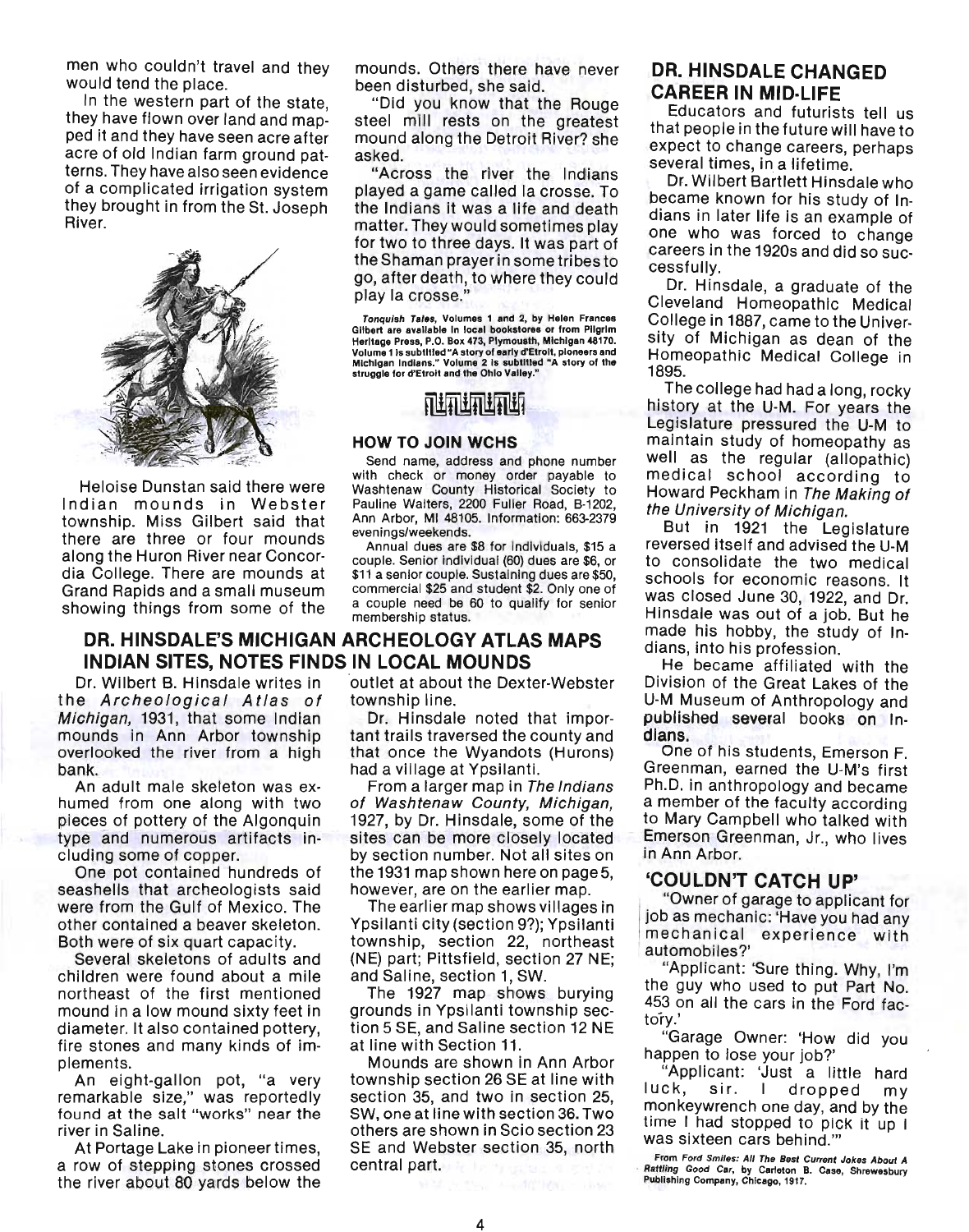

shows eight Indian village sites, four burying gounds and six mounds as well as Indian trails (solid or broken lines where less certain). Villages are marked with triangles, mounds with solid dots and burying grounds with a cross in a circle. The village site in Lyndon township (1) is labeled "vague". Salt springs are noted near Saline. Frain's Lake is misplaced in Salem instead of Superior township on this map.